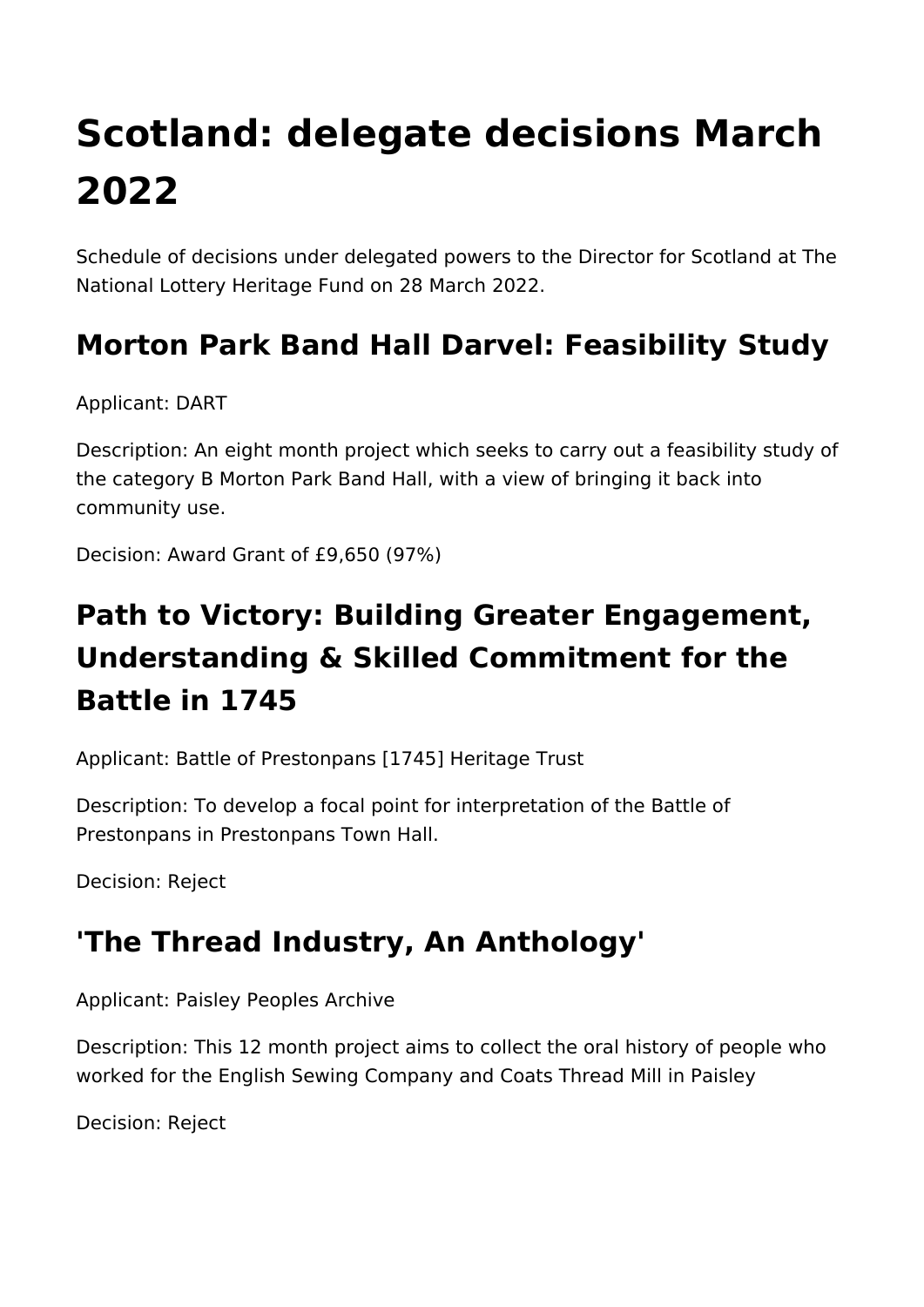## **St Mary's Preservation Trust**

Applicant: St Mary's Heritage Centre Scoping Project

Description: This five month project will focus on the production of a structural survey, design appraisal and feasibility study for a heritage centre at St Mary's Church, South Ronaldsay.

Decision: Reject

# **The Lamont Clan History – presenting the story of our local clan**

Applicant: Dunoon & Cowal Heritage Trust

Description: This twelve month project aims to enhance visitor and volunteer learning experience. It will create a new physical and digital display relating to the recently donated historical information about the Lamont Clan

Decision: Award Grant of £10,000 (100%)

# **Every life is a story – building heritage around intergenerational dialogue and intercultural befriending**

Applicant: The Befriending Association CIC

Description: This intergenerational and intercultural project will gather oral histories from participants across Glasgow on a range of identified themes. It is anticipated that over 200 project participants will be involved in this project.

Decision: Award Grant of £98,044 (100%)

## **Looking back to look forward: celebrating our histories, creating shared futures**

Applicant: The Salisbury Centre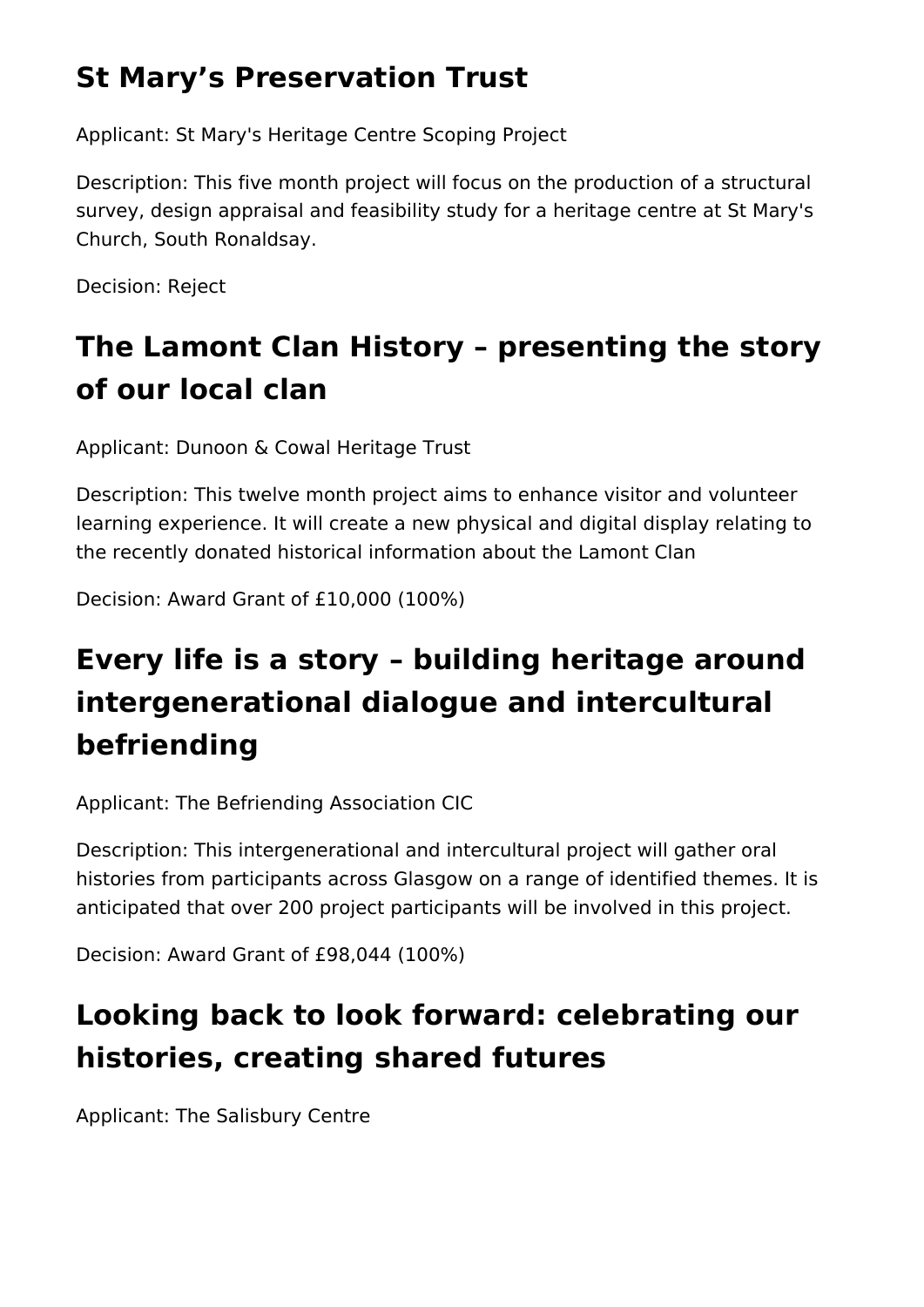Description: This project will commemorate 50 years since the Salisbury Centre was established by bringing together different communities and capturing a series of oral histories. Decision: Reject

## **Kinlochleven Community Land and Woodland Heritage, Management and Resilience Project**

Applicant: Kinlochleven Community Trust

Description: To deliver a place-based approach to delivering sustainable, environmental action, employment and volunteering opportunities and increased wellbeing to the Kinlochleven community.

Decision: Award Grant of £89,900 (63%)

### **Lochgelly Band Hall Development Project**

Applicant: Lochgelly Band

Description: This project is the latest phase in a series of improvements to Lochgelly Band Hall. Project proposals are for the installation of a wheelchair access ramp, new front doors and the installation of a disabled bathroom.

Decision: Reject

#### **Cuairt Mgr Ailean – Fr Allan's Walk**

Applicant: Comann Eachdraidh Eirisgeidh

Description: This twelve month project will create a walk around the island of Eriskay, in the Outer Hebrides, to celebrate Fr. Allan MacDonald. He was a priest, poet, folklore collector and advocate of the Gaelic language and Highland and Islands communities.

Decision: Award Grant of £9,924 (48%)

# **Solicited Bid: Year of Stories 2022 – Community Stories Fund**

Applicant: VisitScotland